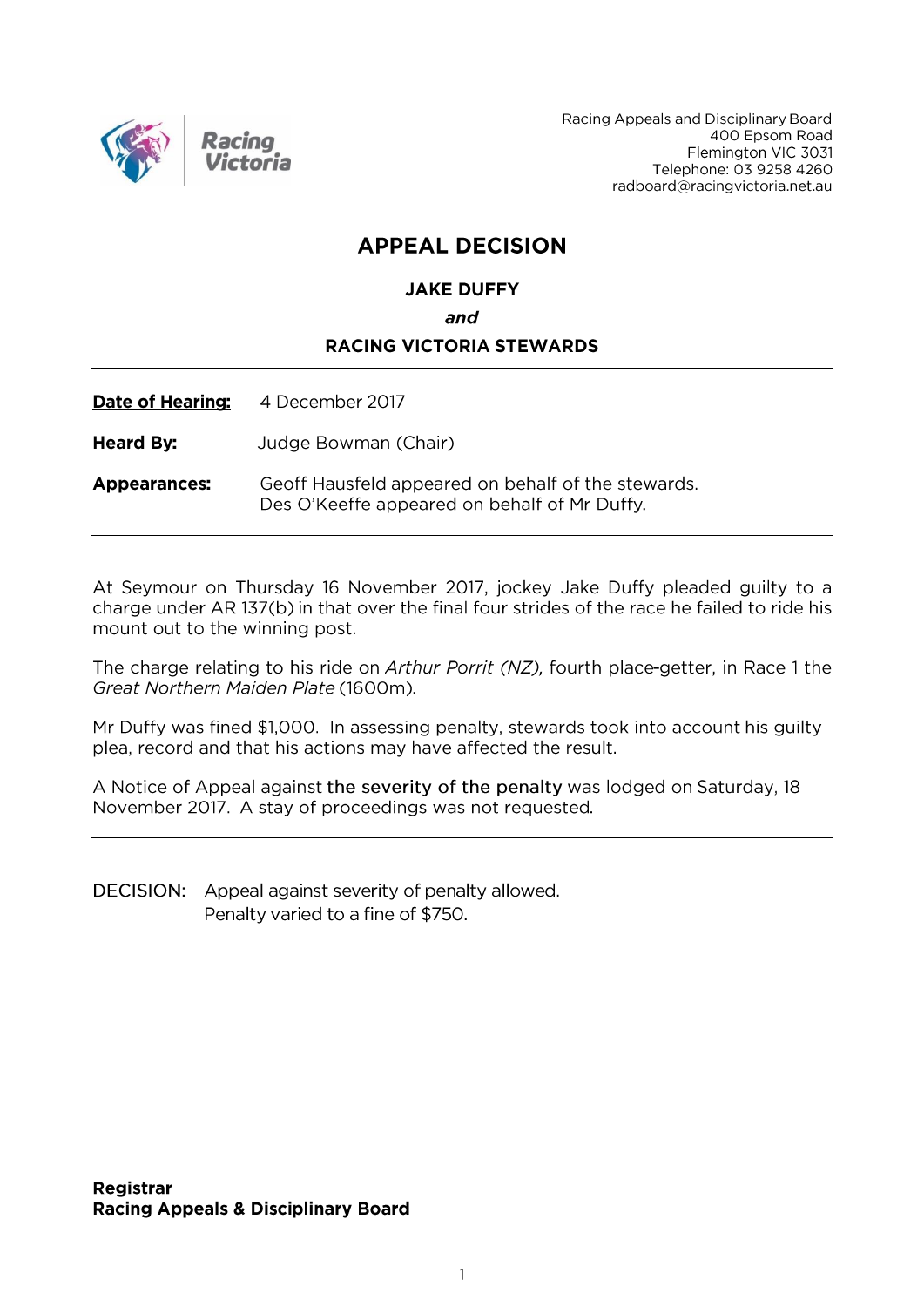# **TRANSCRIPT OF PROCEEDINGS**

#### **RACING APPEALS AND DISCIPLINARY BOARD**

\_\_\_\_\_\_\_\_\_\_\_\_\_\_\_\_\_\_\_\_\_\_\_\_\_\_\_\_\_\_\_\_\_\_\_\_\_\_\_\_\_\_\_\_\_\_\_\_\_\_\_\_\_\_\_\_\_\_\_\_\_\_\_

**HIS HONOUR JUDGE J. BOWMAN, Chairman**

#### **EXTRACT OF PROCEEDINGS**

**DECISION**

#### **JAKE DUFFY**

**and**

#### **RACING VICTORIA STEWARDS**

#### **RACING VICTORIA CENTRE, FLEMINGTON**

#### **MONDAY, 4 DECEMBER 2017**

MR D. O'KEEFFE appeared on behalf of Mr J. Duffy

MR G. HAUSFELD appeared on behalf of the RVL Stewards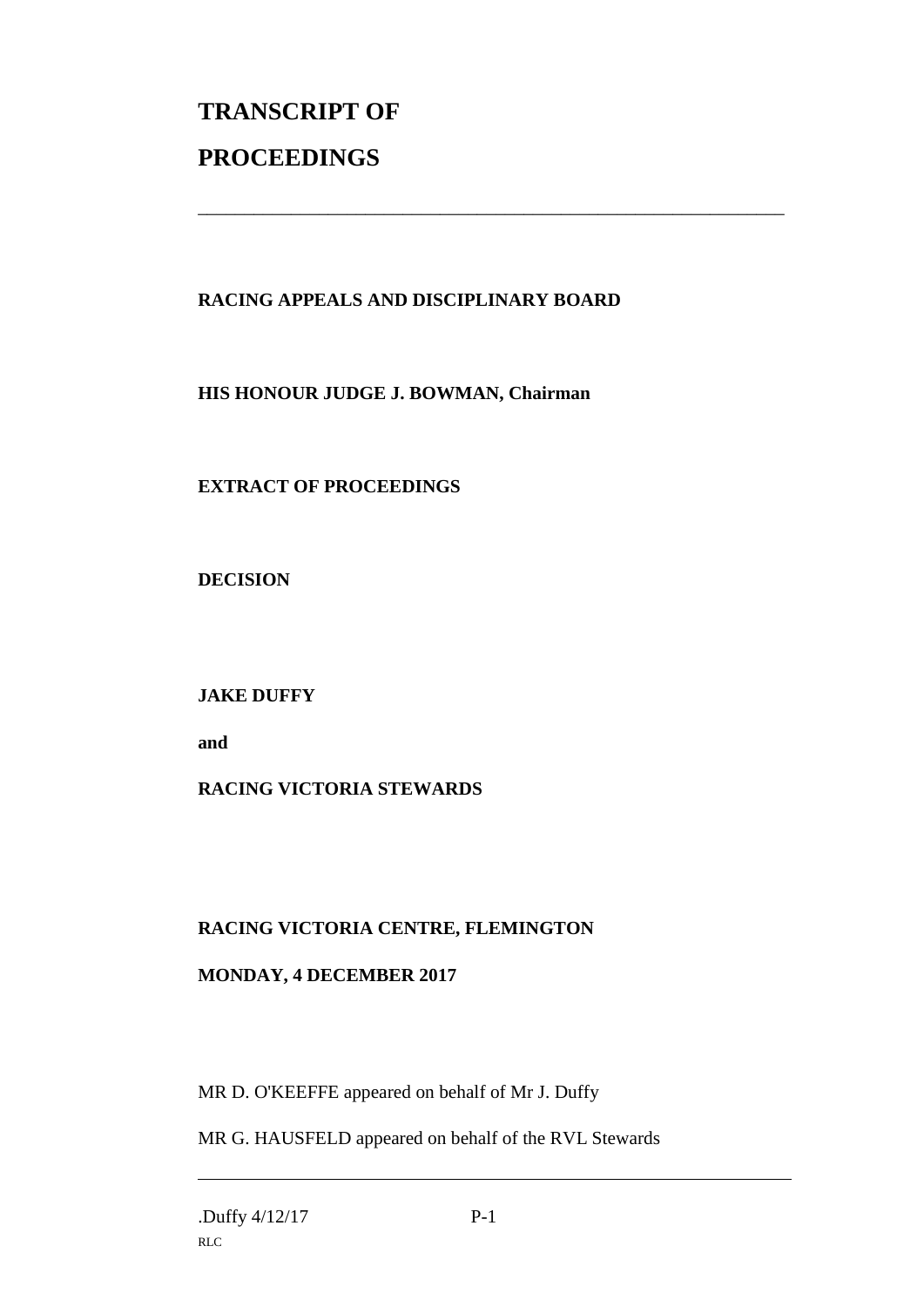CHAIRMAN: Mr Jake Duffy, you have pleaded guilty to a charge under AR 137(b), in that in race 1 over 1600 metres at Seymour on 16 November 2017, over the final four strides you failed to ride out your mount, Arthur Porrit, this being four strides before the winning post. Your horse finished fourth, beaten approximately three-quarters of a length for third. The Stewards took into account your record, your guilty plea, and the fact that in their opinion your failure to ride out Arthur Porrit may have affected the result. You were fined \$1000 and you are appealing against the severity of that penalty.

I have viewed the video footage. Whilst it is difficult to line up the horses in the straight, the video footage being taken well beyond the winning post and your horse being on the rails, and the ultimate third placegetter ridden by Linda Meech was many horses from the rails and not far from the outside rail, I am satisfied that her horse had you covered for about 30 or 40 metres or so from the line. Her horse was finishing well, your horse was tiring.

Mr O'Keeffe, on your behalf, has put before me a letter from Linda Meech, saying that she drew level with you about 60 metres from the post. I would have thought it was closer to the post than that but still about 30 to 40 metres from it. I agree with her observation that her horse was finishing strongly whilst your horse had been under the whip and was tiring.

There is no doubt that you stopped riding your horse well before you should have and you have pleaded guilty to that. I repeat that I doubt that it affected the placings.